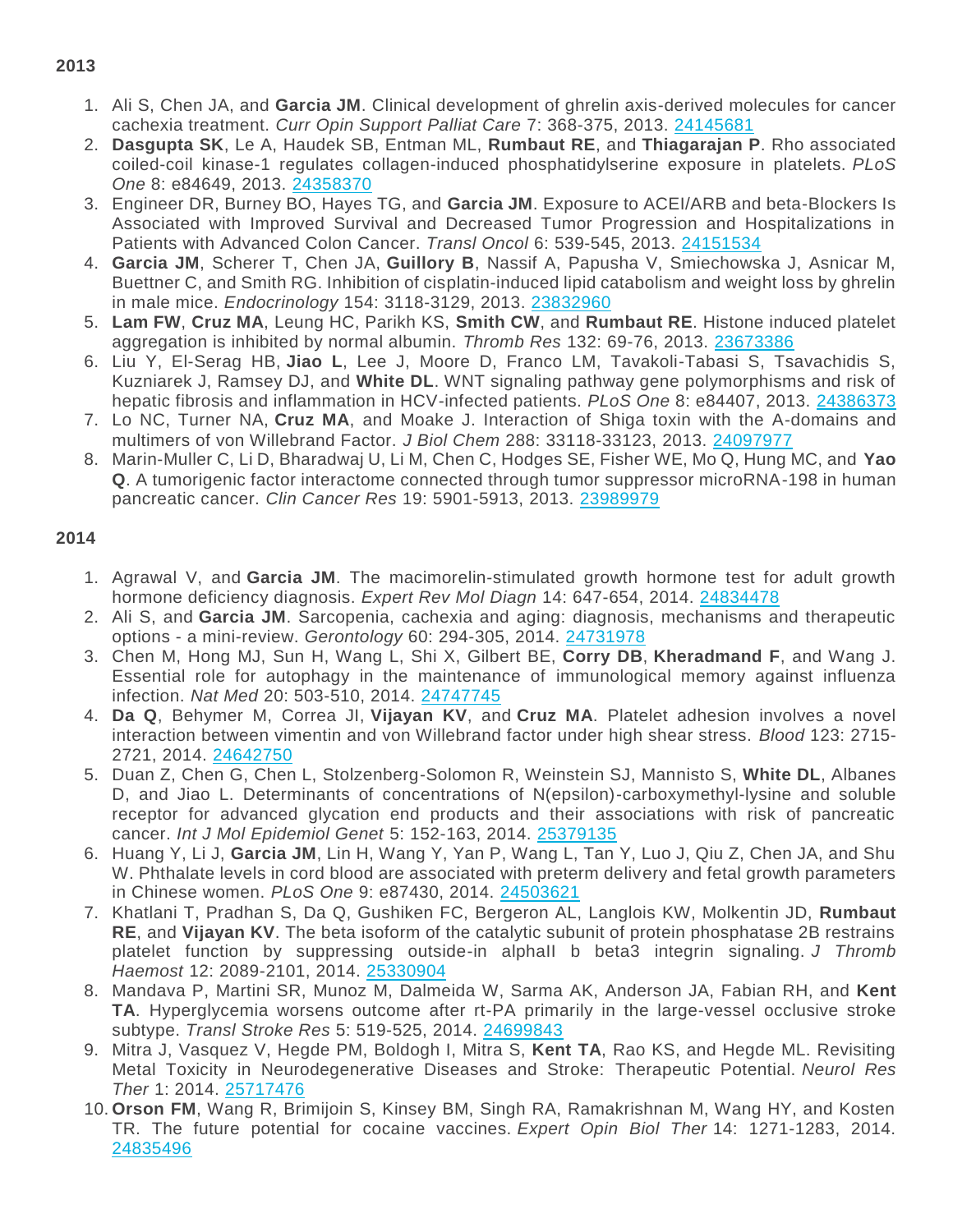- 11. Porter PC, Lim DJ, Maskatia ZK, Mak G, Tsai CL, Citardi MJ, Fakhri S, Shaw JL, Fothergil A, **Kheradmand F**, **Corry DB**, and Luong A. Airway surface mycosis in chronic TH2-associated airway disease. *J Allergy Clin Immunol* 134: 325-331, 2014. [24928648](http://www.ncbi.nlm.nih.gov/pubmed/?term=24928648)
- 12. Ramakrishnan M, Kinsey BM, Singh RA, Kosten TR, and **Orson FM**. Hapten optimization for cocaine vaccine with improved cocaine recognition. *Chem Biol Drug Des* 84: 354-363, 2014. [24803171](http://www.ncbi.nlm.nih.gov/pubmed/?term=24803171)
- 13. Samuel EL, Duong MT, Bitner BR, Marcano DC, Tour JM, and **Kent TA**. Hydrophilic carbon clusters as therapeutic, high-capacity antioxidants. *Trends Biotechnol* 32: 501-505, 2014. [25175886](http://www.ncbi.nlm.nih.gov/pubmed/?term=25175886)
- 14. Shan M, You R, Yuan X, Frazier MV, Porter P, Seryshev A, Hong JS, Song LZ, Zhang Y, Hilsenbeck S, Whitehead L, Zarinkamar N, Perusich S, **Corry DB**, and **Kheradmand F**. Agonistic induction of PPARgamma reverses cigarette smoke-induced emphysema. *J Clin Invest* 124: 1371-1381, 2014. [24569375](http://www.ncbi.nlm.nih.gov/pubmed/?term=24569375)
- 15. Snelgrove R, and **Kheradmand F**. Leukotriene A4 hydrolase: the Janus enzyme shows its ugly side in smokers. *Am J Respir Crit Care Med* 190: 5-7, 2014. [24983216](http://www.ncbi.nlm.nih.gov/pubmed/?term=24983216)
- 16. **White DL**, Liu Y, **Garcia J**, El-Serag HB, **Jiao L**, Tsavachidis S, Franco LM, Lee JS, Tavakoli-Tabasi S, Moore D, Goldman R, Kuzniarek J, Ramsey DJ, Kanwal F, and **Marcelli M**. Sex hormone pathway gene polymorphisms are associated with risk of advanced hepatitis C-related liver disease in males. *Int J Mol Epidemiol Genet* 5: 164-176, 2014. [25379136](http://www.ncbi.nlm.nih.gov/pubmed/?term=25379136)

## **2015**

- 1. Aguirre LE, and **Villareal DT**. Physical Exercise as Therapy for Frailty. *Nestle Nutr Inst Workshop Ser* 83: 83-92, 2015. [26524568](http://www.ncbi.nlm.nih.gov/pubmed/?term=26524568)
- 2. **Armamento-Villareal R**, Wingkun N, Aguirre LE, Kulkarny V, Napoli N, **Colleluori G**, Qualls C, and **Villareal DT**. The FTO gene is associated with a paradoxically favorable cardiometabolic risk profile in frail, obese older adults. *Pharmacogenet Genomics* 2015. [26709911](http://www.ncbi.nlm.nih.gov/pubmed/?term=26709911)
- 3. Bhavani S, Tsai CL, Perusich S, Hesselbacher S, Coxson H, Pandit L, **Corry DB**, and **Kheradmand F**. Clinical and Immunological Factors in Emphysema Progression. Five-Year Prospective Longitudinal Exacerbation Study of Chronic Obstructive Pulmonary Disease (LES-COPD). *Am J Respir Crit Care Med* 192: 1171-1178, 2015. [26241705](http://www.ncbi.nlm.nih.gov/pubmed/?term=26241705)
- 4. Bhavani S, Yuan X, You R, Shan M, **Corry D**, and **Kheradmand F**. Loss of Peripheral Tolerance in Emphysema. Phenotypes, Exacerbations, and Disease Progression. *Ann Am Thorac Soc* 12 Suppl 2: S164-168, 2015. [26595734](http://www.ncbi.nlm.nih.gov/pubmed/?term=26595734)
- 5. Chen JA, Splenser A, **Guillory B**, Luo J, Mendiratta M, Belinova B, Halder T, Zhang G, Li YP, and **Garcia JM**. Ghrelin prevents tumour- and cisplatin-induced muscle wasting: characterization of multiple mechanisms involved. *J Cachexia Sarcopenia Muscle* 6: 132-143, 2015. [26136189](http://www.ncbi.nlm.nih.gov/pubmed/?term=26136189)
- 6. **Da Q**, Teruya M, Guchhait P, Teruya J, Olson JS, and **Cruz MA**. Free hemoglobin increases von Willebrand factor-mediated platelet adhesion in vitro: implications for circulatory devices. *Blood* 126: 2338-2341, 2015. [26307534](http://www.ncbi.nlm.nih.gov/pubmed/?term=26307534)
- 7. Fearon K, Argiles JM, Baracos VE, Bernabei R, Coats A, Crawford J, Deutz NE, Doehner W, Evans WJ, Ferrucci L, **Garcia JM**, Gralla RJ, Jatoi A, Kalantar-Zadeh K, Lainscak M, Morley JE, Muscaritoli M, Polkey MI, Rosano G, Rossi-Fanelli F, Schols AM, Strasser F, Vellas B, von Haehling S, and Anker SD. Request for regulatory guidance for cancer cachexia intervention trials. *J Cachexia Sarcopenia Muscle* 6: 272-274, 2015. [26675232](http://www.ncbi.nlm.nih.gov/pubmed/?term=26675232)
- 8. **Garcia JM**, Boccia RV, Graham CD, Yan Y, Duus EM, Allen S, and Friend J. Anamorelin for patients with cancer cachexia: an integrated analysis of two phase 2, randomised, placebo-controlled, double-blind trials. *Lancet Oncol*16: 108-116, 2015. [25524795](http://www.ncbi.nlm.nih.gov/pubmed/?term=25524795)
- 9. **Garcia JM**, Chen JA, **Guillory B**, Donehower LA, Smith RG, and Lamb DJ. Ghrelin Prevents Cisplatin-Induced Testicular Damage by Facilitating Repair of DNA Double Strand Breaks Through Activation of p53 in Mice. *Biol Reprod* 93: 24, 2015. [26019260](http://www.ncbi.nlm.nih.gov/pubmed/?term=26019260)
- 10. **Kent TA**, Shah SD, and Mandava P. Improving early clinical trial phase identification of promising therapeutics. *Neurology* 85: 274-283, 2015. [26109712](http://www.ncbi.nlm.nih.gov/pubmed/?term=26109712)
- 11. Knight JM, Mak G, Shaw J, Porter P, McDermott C, Roberts L, You R, Yuan X, Millien VO, Qian Y, Song LZ, Frazier V, Kim C, Kim JJ, Bond RA, Milner JD, Zhang Y, Mandal PK, Luong A, **Kheradmand F**, McMurray JS, and **Corry DB**. Long-Acting Beta Agonists Enhance Allergic Airway Disease. *PLoS One* 10: e0142212, 2015. [26605551](http://www.ncbi.nlm.nih.gov/pubmed/?term=26605551)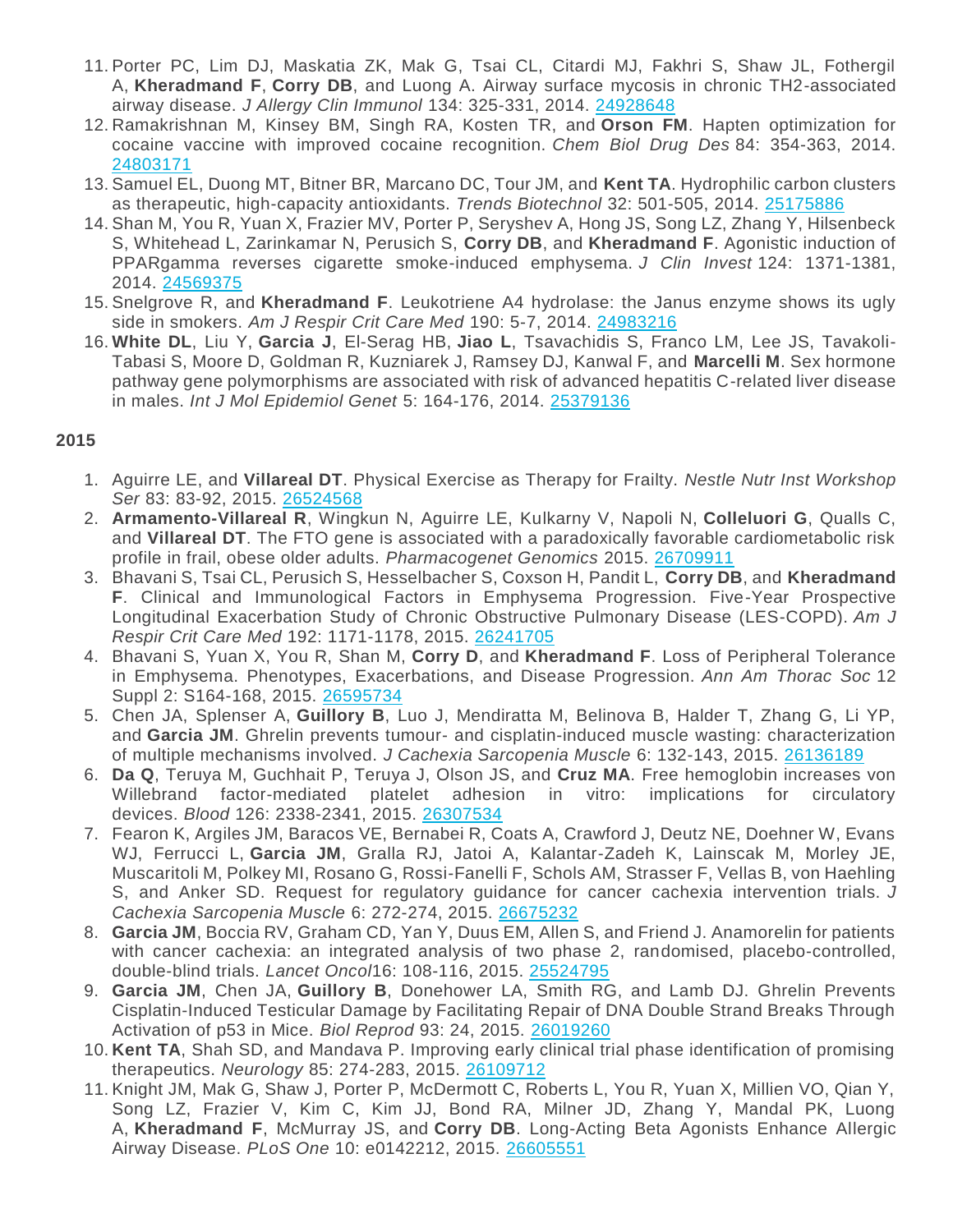- 12. **Lam FW**, Phillips J, Landry P, Magadi S, Smith CW, **Rumbaut RE**, and Burns AR. Platelet recruitment promotes keratocyte repopulation following corneal epithelial abrasion in the mouse. *PLoS One* 10: e0118950, 2015. [25775402](http://www.ncbi.nlm.nih.gov/pubmed/?term=25775402)
- 13. **Lam FW**, and **Rumbaut RE**. Platelets mediate acetaminophen hepatotoxicity. *Blood* 126: 1738- 1739, 2015. [26450954](http://www.ncbi.nlm.nih.gov/pubmed/?term=26450954)
- 14. **Lam FW**, **Vijayan KV**, and **Rumbaut RE**. Platelets and Their Interactions with Other Immune Cells. *Compr Physiol* 5: 1265-1280, 2015. [26140718](http://www.ncbi.nlm.nih.gov/pubmed/?term=26140718)
- 15. Lerner L, Hayes TG, Tao N, Krieger B, Feng B, Wu Z, Nicoletti R, Chiu MI, Gyuris J, and **Garcia JM**. Plasma growth differentiation factor 15 is associated with weight loss and mortality in cancer patients. *J Cachexia Sarcopenia Muscle* 6: 317-324, 2015. [26672741](http://www.ncbi.nlm.nih.gov/pubmed/?term=26672741)
- 16. Lu W, You R, Yuan X, Yang T, Samuel EL, Marcano DC, Sikkema WK, Tour JM, Rodriguez A, **Kheradmand F**, and **Corry DB**. The microRNA miR-22 inhibits the histone deacetylase HDAC4 to promote T(H)17 cell-dependent emphysema. *Nat Immunol* 16: 1185-1194, 2015. [26437241](http://www.ncbi.nlm.nih.gov/pubmed/?term=26437241)
- 17. Mandava P, Shah SD, Sarma AK, and **Kent TA**. An Outcome Model for Intravenous rt-PA in Acute Ischemic Stroke. *Transl Stroke Res* 6: 451-457, 2015. [26385545](http://www.ncbi.nlm.nih.gov/pubmed/?term=26385545)
- 18. Mirzaie M, and **Kheradmand F**. Bioactive lipids in emphysema. Decoding fat to reveal COPD phenotypes. *Am J Respir Crit Care Med* 191: 241-243, 2015. [25635483](http://www.ncbi.nlm.nih.gov/pubmed/?term=25635483)
- 19. Mody A, White D, Kanwal F, and **Garcia JM**. Relevance of low testosterone to non-alcoholic fatty liver disease. *Cardiovasc Endocrinol* 4: 83-89, 2015. [26405614](http://www.ncbi.nlm.nih.gov/pubmed/?term=26405614)
- 20. **Nguyen TC**, and Carcillo JA. Therapeutic plasma exchange as a strategy to reverse multiple organ dysfunction syndrome in patients receiving extracorporeal life support. *Pediatr Crit Care Med* 16: 383-385, 2015. [25946266](http://www.ncbi.nlm.nih.gov/pubmed/?term=25946266)
- 21. **Nguyen TC**, **Cruz MA**, and Carcillo JA. Thrombocytopenia-Associated Multiple Organ Failure and Acute Kidney Injury. *Crit Care Clin* 31: 661-674, 2015. [26410136](http://www.ncbi.nlm.nih.gov/pubmed/?term=26410136)
- 22. **Nguyen TC**, Gushiken F, Correa JI, Dong JF, **Dasgupta SK**, **Thiagarajan P**, and **Cruz MA**. A recombinant fragment of von Willebrand factor reduces fibrin-rich microthrombi formation in mice with endotoxemia. *Thromb Res* 135: 1025-1030, 2015. [25769494](http://www.ncbi.nlm.nih.gov/pubmed/?term=25769494)
- 23. Nilewski LG, Sikkema WK, **Kent TA**, and Tour JM. Carbon nanoparticles and oxidative stress: could an injection stop brain damage in minutes? *Nanomedicine (Lond)* 10: 1677-1679, 2015. [26080691](http://www.ncbi.nlm.nih.gov/pubmed/?term=26080691)
- 24. Poteet E, Lewis P, Li F, Zhang S, Gu J, Chen C, Ho SO, Do T, Chiang S, Fujii G, and **Yao Q**. A Novel Prime and Boost Regimen of HIV Virus-Like Particles with TLR4 Adjuvant MPLA Induces Th1 Oriented Immune Responses against HIV. *PLoS One* 10: e0136862, 2015. [26312747](http://www.ncbi.nlm.nih.gov/pubmed/?term=26312747)
- 25. **Rodriguez-Barradas MC**, Serpa JA, Munjal I, **Mendoza D**, Rueda AM, Mushtaq M, and Pirofski LA. Quantitative and Qualitative Antibody Responses to Immunization with the Pneumococcal Polysaccharide Vaccine in HIV-Infected Patients After Initiation of Antiretroviral Treatment: Results From a Randomized Clinical Trial. *J Infect Dis* 211: 1703-1711, 2015. [25538270](http://www.ncbi.nlm.nih.gov/pubmed/?term=25538270)
- 26. Samuel EL, Marcano DC, Berka V, Bitner BR, Wu G, Potter A, Fabian RH, Pautler RG, **Kent TA**, Tsai AL, and Tour JM. Highly efficient conversion of superoxide to oxygen using hydrophilic carbon clusters. *Proc Natl Acad Sci U S A* 112: 2343-2348, 2015. [25675492](https://www.ncbi.nlm.nih.gov/pubmed/?term=25675492)
- 27. Tian Y, Salsbery B, Wang M, Yuan H, Yang J, Zhao Z, Wu X, Zhang Y, Konkle BA, **Thiagarajan P**, Li M, Zhang J, and Dong JF. Brain-derived microparticles induce systemic coagulation in a murine model of traumatic brain injury. *Blood* 125: 2151-2159, 2015. [25628471](https://www.ncbi.nlm.nih.gov/pubmed/?term=25628471)
- 28. **Vijayan KV**. DGKE disruption ditches complement and drives p38 signaling. *Blood* 125: 898-899, 2015. [25655457](https://www.ncbi.nlm.nih.gov/pubmed/?term=25655457)
- 29. Whirledge SD, **Garcia JM**, Smith RG, and Lamb DJ. Ghrelin partially protects against cisplatininduced male murine gonadal toxicity in a GHSR-1a-dependent manner. *Biol Reprod* 92: 76, 2015. [25631345](http://www.ncbi.nlm.nih.gov/pubmed/?term=25631345)
- 30. Yuan X, Shan M, You R, Frazier MV, Hong MJ, Wetsel RA, Drouin S, Seryshev A, Song LZ, Cornwell L, Rossen RD, **Corry DB**, and **Kheradmand F**. Activation of C3a receptor is required in cigarette smoke-mediated emphysema. *Mucosal Immunol* 8: 874-885, 2015. [25465103](http://www.ncbi.nlm.nih.gov/pubmed/?term=25465103)
- 31. Zhang H, and **Garcia JM**. Anamorelin hydrochloride for the treatment of cancer-anorexia-cachexia in NSCLC. *Expert Opin Pharmacother* 16: 1245-1253, 2015. [25945893](http://www.ncbi.nlm.nih.gov/pubmed/?term=25945893)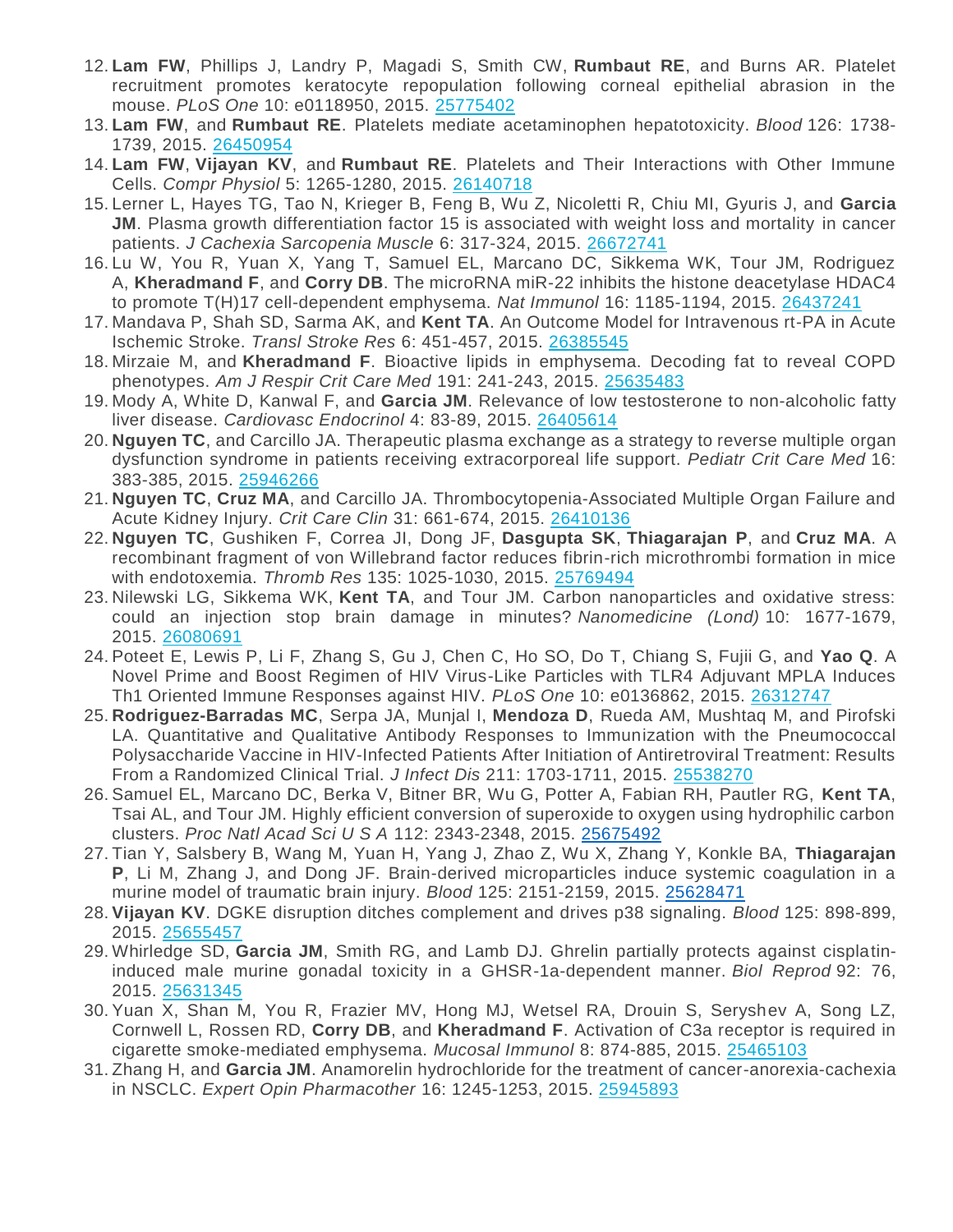- 1. **Armamento-Villareal R**, Aguirre LE, Qualls C, and **Villareal DT**. Effect of Lifestyle Intervention on the Hormonal Profile of Frail, Obese Older Men. *J Nutr Health Aging* 20: 334-340, 2016. [26892583](http://www.ncbi.nlm.nih.gov/pubmed/?term=26892583)
- 2. Braun K, Erickson M, Utech A, List R, and **Garcia JM**. Evaluation of Veterans MOVE! Program for Weight Loss. *J Nutr Educ Behav* 48: 299-303 e291, 2016. [27169639](http://www.ncbi.nlm.nih.gov/pubmed/?term=27169639)
- 3. Chen L, Duan Z, Tinker L, Sangi-Haghpeykar H, Strickler H, Ho GY, Gunter MJ, Rohan T, Logsdon C, **White DL**, Royse K, El-Serag HB, and **Jiao L**. A prospective study of soluble receptor for advanced glycation end-products and colorectal cancer risk in postmenopausal women. *Cancer Epidemiol* 42: 115- 123, 2016. [27100837](http://www.ncbi.nlm.nih.gov/pubmed/?term=27100837)
- 4. **Dasgupta SK**, Le A, **Da Q**, **Cruz M**, **Rumbaut RE**, and **Thiagarajan P**. Wdr1-Dependent Actin Reorganization in Platelet Activation. *PLoS One* 11: e0162897, 2016. [27627652](https://www.ncbi.nlm.nih.gov/pubmed/?term=27627652)
- 5. De La Rosa I, Munjal IM, **Rodriguez-Barradas M**, Yu X, Pirofski LA, and **Mendoza D**. Protease inhibitors do not affect antibody responses to pneumococcal vaccination. *Clin Vaccine Immunol* 2016. [27074938](http://www.ncbi.nlm.nih.gov/pubmed/?term=27074938)
- 6. Erickson M, Braun K, List R, Utech A, Moore C, **White DL**, and **Garcia JM**. Evaluation of US Veterans Nutrition Education for Diabetes Prevention. *J Nutr Educ Behav* 48: 538-543 e531, 2016. [27614279](https://www.ncbi.nlm.nih.gov/pubmed/?term=27614279)
- 7. Fontana L, **Villareal DT**, Das SK, Smith SR, Meydani SN, Pittas AG, Klein S, Bhapkar M, Rochon J, Ravussin E, Holloszy JO, and Group CS. Effects of 2-year calorie restriction on circulating levels of IGF-1, IGF-binding proteins and cortisol in nonobese men and women: a randomized clinical trial. *Aging Cell* 15: 22-27, 2016. [26443692](http://www.ncbi.nlm.nih.gov/pubmed/?term=26443692)
- 8. He B, Nohara K, Park N, Park YS, **Guillory B**, Zhao Z, **Garcia JM**, Koike N, Lee CC, Takahashi JS, Yoo SH, and Chen Z. The Small Molecule Nobiletin Targets the Molecular Oscillator to Enhance Circadian Rhythms and Protect against Metabolic Syndrome. *Cell Metab* 23: 610-621, 2016. [27076076](http://www.ncbi.nlm.nih.gov/pubmed/?term=27076076)
- 9. Hu Q, Cho MS, **Thiagarajan P**, Aung FM, Sood AK, and Afshar-Kharghan V. A small amount of cyclooxygenase 2 (COX2) is constitutively expressed in platelets. *Platelets* 1-4, 2016. [27534811](http://www.ncbi.nlm.nih.gov/pubmed/?term=27534811)
- 10. Hu Q, Wang M, Cho MS, Wang C, Nick AM, **Thiagarajan P**, Aung FM, Han X, Sood AK, and Afshar-Kharghan V. Lipid profile of platelets and platelet-derived microparticles in ovarian cancer. *BBA Clin* 6: 76-81, 2016. [27453821](http://www.ncbi.nlm.nih.gov/pubmed/?term=27453821)
- 11. Jalilov AS, Zhang C, Samuel EL, Sikkema WK, Wu G, Berka V, **Kent TA**, Tsai AL, and Tour JM. Mechanistic Study of the Conversion of Superoxide to Oxygen and Hydrogen Peroxide in Carbon Nanoparticles. *ACS Appl Mater Interfaces* 8: 15086-15092, 2016. [27245481](https://www.ncbi.nlm.nih.gov/pubmed/?term=27245481)
- 12. Kanwal F, Kramer JR, Duan Z, Yu X, **White D**, and El-Serag HB. Trends in the Burden of Nonalcoholic Fatty Liver Disease in a United States Cohort of Veterans. *Clin Gastroenterol Hepatol* 14: 301-308 e302, 2016. [26291667](http://www.ncbi.nlm.nih.gov/pubmed/?term=26291667)
- 13. **Kent TA**, and Mandava P. Embracing Biological and Methodological Variance in a New Approach to Pre-Clinical Stroke Testing. *Transl Stroke Res* 2016. [27018014](http://www.ncbi.nlm.nih.gov/pubmed/?term=27018014)
- 14. Khan A, Tansel A, **White DL**, Kayani WT, Bano S, Lindsay J, El-Serag HB, and Kanwal F. Efficacy of Psychosocial Interventions in Inducing and Maintaining Alcohol Abstinence in Patients With Chronic Liver Disease: A Systematic Review. *Clin Gastroenterol Hepatol* 14: 191-202 e194, 2016. [26256464](http://www.ncbi.nlm.nih.gov/pubmed/?term=26256464)
- 15. Khatlani T, **Pradhan S**, **Da Q**, Shaw T, Buchman VL, **Cruz MA**, and **Vijayan KV**. A Novel Interaction of the Catalytic Subunit of Protein Phosphatase 2A with the Adaptor Protein CIN85 Suppresses Phosphatase Activity and Facilitates Platelet Outside-in alphaIIbbeta3 Integrin Signaling. *J Biol Chem* 291: 17360-17368, 2016 [27334924](http://www.ncbi.nlm.nih.gov/pubmed/?term=27334924)
- 16. Konduri V, Li D, Halpert MM, Liang D, Liang Z, Chen Y, Fisher WE, Paust S, Levitt JM, **Yao QC**, and Decker WK. Chemo-immunotherapy mediates durable cure of orthotopic KrasG12D/p53-/- pancreatic ductal adenocarcinoma. *Oncoimmunology* 5: e1213933, 2016. [27757308](https://www.ncbi.nlm.nih.gov/pubmed/?term=27757308)
- 17. **Lam FW**, **Cruz MA**, Parikh K, and **Rumbaut RE**. Histones stimulate von Willebrand factor release in vitro and in vivo. *Haematologica* 2016. [27013650](http://www.ncbi.nlm.nih.gov/pubmed/?term=27013650)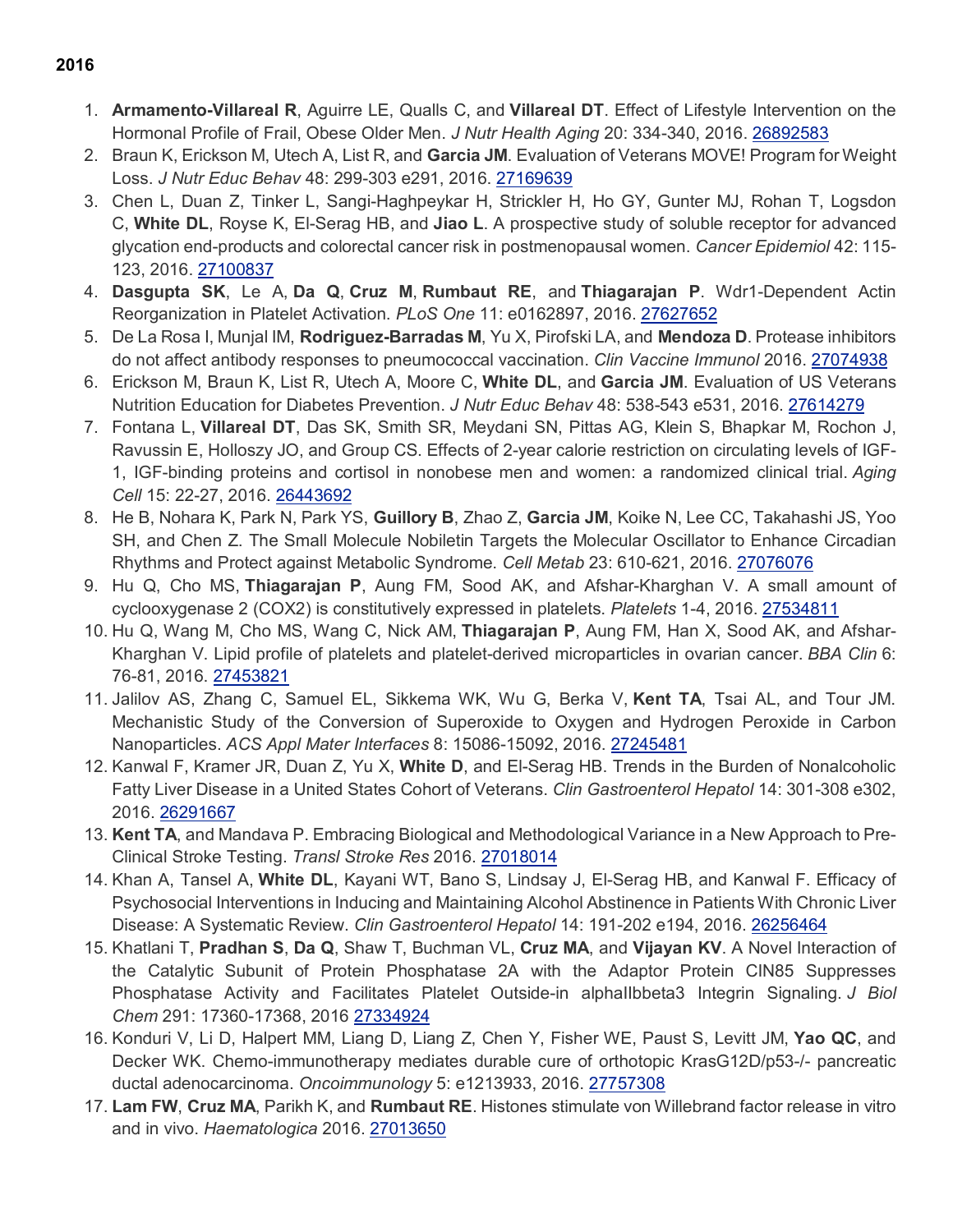- 18. Liang H, Ma Z, Peng H, He L, Hu Z, and **Wang Y**. CXCL16 Deficiency Attenuates Renal Injury and Fibrosis in Salt-Sensitive Hypertension. *Sci Rep* 6: 28715, 2016. [27353044](http://www.ncbi.nlm.nih.gov/pubmed/?term=27353044)
- 19. Liang H, Zhang Z, He L, and **Wang Y**. CXCL16 regulates cisplatin-induced acute kidney injury. *Oncotarget* 2016. [27191747](http://www.ncbi.nlm.nih.gov/pubmed/?term=27191747)
- 20. Lichtenberger LM, Fang D, Bick RJ, Poindexter BJ, Phan T, Bergeron AL, Pradhan S, Dial EJ, and **Vijayan KV**. Unlocking Aspirin's Chemopreventive Activity: Role of Irreversibly Inhibiting Platelet Cyclooxygenase-1. *Cancer Prev Res (Phila)* 2016. [27998883](https://www.ncbi.nlm.nih.gov/pubmed/?term=27998883)
- 21. Lu JM, Liang Z, Wang X, Gu J, **Yao Q,** and Chen C. New polymer of lactic-co-glycolic acid-modified polyethylenimine for nucleic acid delivery. *Nanomedicine (Lond)* 11: 1971-1991, 2016. [27456396](http://www.ncbi.nlm.nih.gov/pubmed/?term=27456396)
- 22. Mason MC, **Garcia JM**, Sansgiry S, Walder A, Berger DH, and Anaya DA. Preoperative cancer cachexia and short-term outcomes following surgery. *J Surg Res* 205: 398-406, 2016. [27664889](https://www.ncbi.nlm.nih.gov/pubmed/?term=27664889)
- 23. Natarajan Y, **White DL**, El-Serag HB, Ramsey D, Richardson P, Kuzniarek J, Shukla R, Tansel A, and Kanwal F. Role of Non-hepatic Medical Comorbidity and Functional Limitations in Predicting Mortality in Patients with HCV. *Dig Dis Sci* 2016. [27655101](https://www.ncbi.nlm.nih.gov/pubmed/?term=27655101)
- 24. Ntaios G, and **Kent TA**. Insulin Resistance Intervention After Stroke Trial of Pioglitazone: Is This Perhaps the End of the Beginning? *Stroke* 47: 1962-1964, 2016. [27222525](http://www.ncbi.nlm.nih.gov/pubmed/?term=27222525)
- 25. Palejwala AH, Fridley JS, Mata JA, Samuel EL, Luerssen TG, Perlaky L, **Kent TA**, Tour JM, and Jea A. Biocompatibility of reduced graphene oxide nanoscaffolds following acute spinal cord injury in rats. *Surg Neurol Int* 7: 75, 2016. [27625885](https://www.ncbi.nlm.nih.gov/pubmed/?term=27625885)
- 26. Poteet E, Lewis P, Chen C, Ho SO, Do T, Chiang S, Labranche C, Montefiori D, Fujii G, and **Yao Q**. Tolllike receptor 3 adjuvant in combination with virus-like particles elicit a humoral response against HIV. *Vaccine* 34: 5886-5894, 2016. [27997339](https://www.ncbi.nlm.nih.gov/pubmed/?term=27997339)
- 27. Rios A, Potet EC, Siwak EB, Anderson DW, and **Yao QC**. The Human Immune Response to HIV and Its Impact in the Potential Development of an Inactivated HIV Vaccine. *AIDS Rev* 18: 2016. [27438575](http://www.ncbi.nlm.nih.gov/pubmed/?term=27438575)
- 28. Sever S, **White DL**, and **Garcia JM**. Is there an effect of ghrelin/ghrelin analogs on cancer? A systematic review. *Endocr Relat Cancer* 23: R393-409, 2016. [27552970](http://www.ncbi.nlm.nih.gov/pubmed/?term=27552970)
- 29. Sun H, Mediwala SN, Szafran AT, Mancini MA, and **Marcelli M**. CUDC-101, a Novel Inhibitor of Full-Length Androgen Receptor (flAR) and Androgen Receptor Variant 7 (AR-V7) Activity: Mechanism of Action and In Vivo Efficacy. *Horm Cancer* 2016. [26957440](http://www.ncbi.nlm.nih.gov/pubmed/?term=26957440)
- 30. Tung HY, Landers C, Li E, Porter P, **Kheradmand F**, and **Corry DB**. Allergen-encoded signals that control allergic responses. *Curr Opin Allergy Clin Immunol* 16: 51-58, 2016. [26658015](http://www.ncbi.nlm.nih.gov/pubmed/?term=26658015)
- 31. **Villareal DT**, Fontana L, Das SK, Redman L, Smith SR, Saltzman E, Bales C, Rochon J, Pieper C, Huang M, Lewis M, Schwartz AV, and Group CS. Effect of Two-Year Caloric Restriction on Bone Metabolism and Bone Mineral Density in Non-Obese Younger Adults: A Randomized Clinical Trial. *J Bone Miner Res* 31: 40-51, 2016. [26332798](http://www.ncbi.nlm.nih.gov/pubmed/?term=26332798)
- 32. Wang H, Dharmalingam P, Vasquez V, Mitra J, Boldogh I, Rao KS, **Kent TA**, Mitra S, and Hegde ML. Chronic oxidative damage together with genome repair deficiency in the neurons is a double whammy for neurodegeneration: Is damage response signaling a potential therapeutic target? *Mech Ageing Dev* 2016. [27663141](https://www.ncbi.nlm.nih.gov/pubmed/?term=27663141)
- 33. **White DL**, Thrift AP, Kanwal F, Davila J, and El-Serag HB. Incidence of Hepatocellular Carcinoma in all 50 United States, From 2000 Through 2012. *Gastroenterology* 2016. [27889576](https://www.ncbi.nlm.nih.gov/pubmed/?term=27889576)
- 34. Yong LK, Lai S, Liang Z, Poteet E, Chen F, van Buren G, Fisher W, Mo Q, Chen C, and **Yao Q**. Overexpression of Semaphorin-3E enhances pancreatic cancer cell growth and associates with poor patient survival. *Oncotarget* 2016. [27911862](https://www.ncbi.nlm.nih.gov/pubmed/?term=27911862)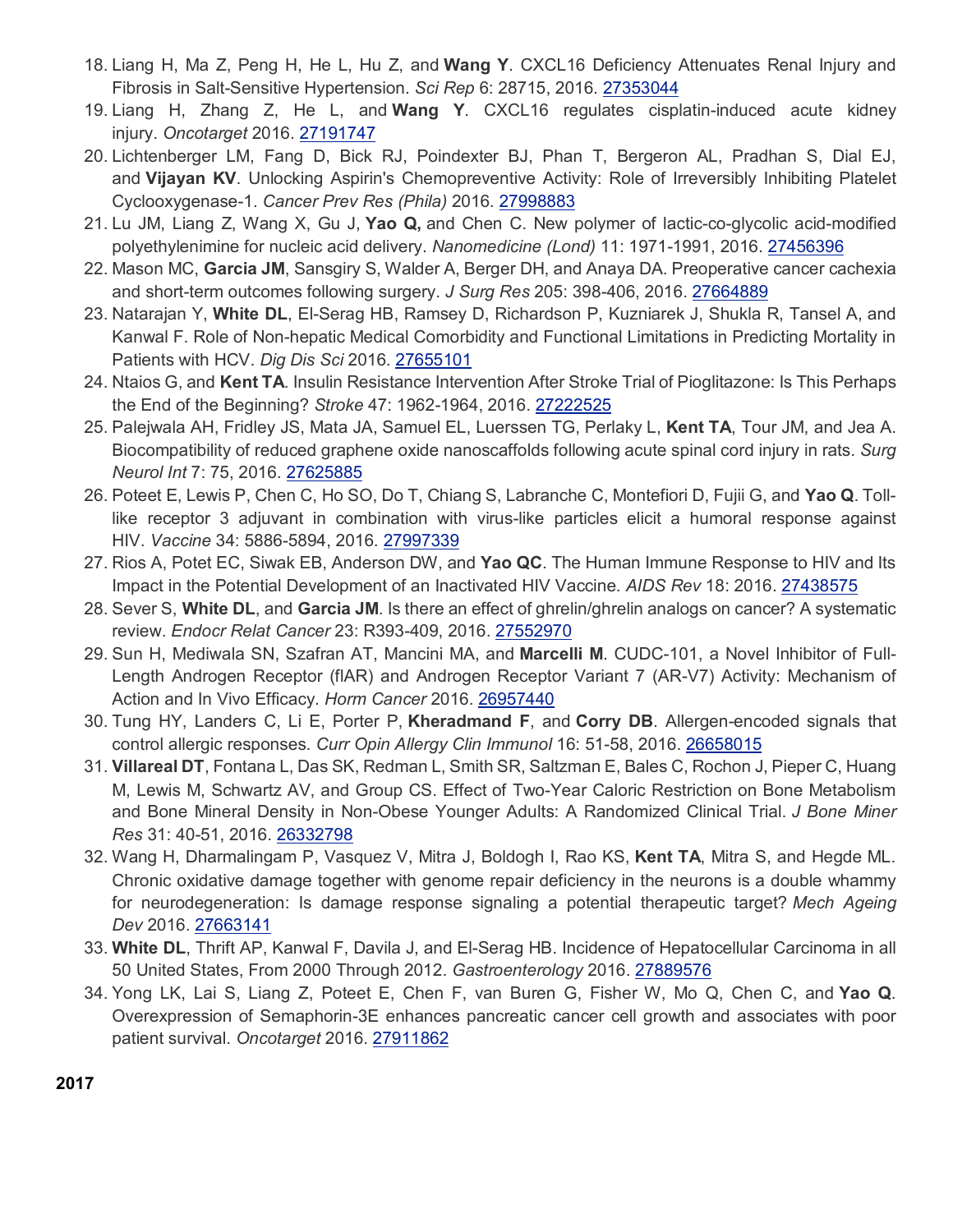- 1. Aguirre LE, **Colleluori G**, Dorin R, Robbins D, Chen R, Jiang B, Qualls C, **Villareal DT**, and **Armamento-Villareal R**. Hypogonadal Men with Higher Body Mass Index have Higher Bone Density and Better Bone Quality but Reduced Muscle Density. *Calcif Tissue Int* 101(6): 602-611, 2017. [28856390](https://www.ncbi.nlm.nih.gov/pubmed/?term=28856390)
- 2. **Colleluori G,** Aguirre L, Dorin R, Robbins D, Blevins D, Barnouin Y, Chen R, Qualls C, **Villareal DT**, and **Armamento-Villareal R**. Hypogonadal men with type 2 diabetes mellitus have smaller bone size and lower bone turnover. *Bone* 99: 14-19, 2017. [28323146](https://www.ncbi.nlm.nih.gov/pubmed/?term=28323146)
- 3. **Colleluori G**, Napoli N, Phadnis U, **Armamento-Villareal R**, and **Villareal DT**. Effect of Weight Loss, Exercise, or Both on Undercarboxylated Osteocalcin and Insulin Secretion in Frail, Obese Older Adults. *Oxid Med Cell Longev* 2017: 4807046, 2017. [28951766](https://www.ncbi.nlm.nih.gov/pubmed/?term=28951766)
- 4. **Da Q,** Shaw T**,** Pradhan S, Roche PA**, Cruz MA, and Vijayan KV**. Disruption of protein complexes containing protein phosphatase 2B and Munc18c dampens the secretion of von Willebrand factor from endothelial cells. *J Thromb Haemost* 2017. [28294518](https://www.ncbi.nlm.nih.gov/pubmed/?term=28294518)
- 5. **Dasgupta SK,** Le A**, Vijayan KV,** and **Thiagarajan P**. Dasatinib inhibits actin fiber reorganization and promotes endothelial cell permeability through RhoA-ROCK pathway. *Cancer Med* 2017. [28316141](https://www.ncbi.nlm.nih.gov/pubmed/?term=28316141)
- 6. **Derry PJ**, and **Kent TA**. Correlating quantitative susceptibility mapping with cognitive decline in Alzheimer's disease. *Brain* 140(8): 2069-2072, 2017. [28899022](https://www.ncbi.nlm.nih.gov/pubmed/?term=28899022)
- 7. **Guillory B,** Chen JA, Patel S, Luo J, Splenser A, Mody A, Ding M, Baghaie S, Anderson B, Iankova B, Halder T, Hernandez Y, and **Garcia JM**. Deletion of ghrelin prevents aging-associated obesity and muscle dysfunction without affecting longevity. *Aging Cell* 16: 859-869, 2017. [28585250](https://www.ncbi.nlm.nih.gov/pubmed/?term=28585250)
- 8. **Guillory B,** Jawanmardi N, Iakova P, Anderson B, Zang P, Timchenko NA, and **Garcia JM**. Ghrelin deletion protects against age-associated hepatic steatosis by downregulating the C/EBPalphap300/DGAT1 pathway. *Aging Cell* 2017. [29024407](https://www.ncbi.nlm.nih.gov/pubmed/?term=29024407)
- 9. Hong MJ, Gu BH, Madison MC, Landers C, Tung HY, Kim M, Yuan X, You R, Machado AA, Gilbert BE, Soroosh P, Elloso M, Song L, Chen M, **Corry DB**, Diehl G, and **Kheradmand F**. Protective role of gammadelta T cells in cigarette smoke and influenza infection. *Mucosal Immunol* 2017. [29091081](https://www.ncbi.nlm.nih.gov/pubmed/?term=29091081)
- 10. Iman M, Rezaei R, Azimzadeh Jamalkandi S, Shariati P, **Kheradmand F**, and Salimian J. Th17/Treg immunoregulation and implications in treatment of sulfur mustard gas-induced lung diseases. *Expert Rev Clin Immunol* 13(12): 1173-1188, 2017. [28994328](https://www.ncbi.nlm.nih.gov/pubmed/?term=28994328)
- 11. Jalilov AS, Nilewski LG, Berka V, Zhang C, Yakovenko AA, Wu G, **Kent TA**, Tsai AL, and Tour JM. Perylene Diimide as a Precise Graphene-like Superoxide Dismutase Mimetic. *ACS Nano* 2017. [28112896](https://www.ncbi.nlm.nih.gov/pubmed/?term=28112896)
- 12. Jin F, Thaiparambil J, Donepudi SR, Vantaku V, Piyarathna DWB, Maity S, Krishnapuram R, Putluri V, Gu F, Purwaha P, Bhowmik SK, Ambati CR, von Rundstedt FC, Roghmann F, Berg S, Noldus J, Rajapakshe K, Godde D, Roth S, Storkel S, Degener S, Michailidis G, Kaipparettu BA, Karanam B, Terris MK, Kavuri SM, Lerner SP, **Kheradmand F**, Coarfa C, Sreekumar A, Lotan Y, El-Zein R, and Putluri N. Tobacco-specific carcinogens induce hypermethylation, DNA adducts, and DNA damage in bladder cancer. *Cancer Prev Res (Phila)* 10(10): 588-597, 2017. [28851690](https://www.ncbi.nlm.nih.gov/pubmed/?term=28851690)
- 13. Karanam B, Terris MK, Kavuri SM, Lerner SP, **Kheradmand F**, Coarfa C, Sreekumar A, Lotan Y, El-Zein R, and Putluri N. Tobacco-Specific Carcinogens Induce Hypermethylation, DNA Adducts, and DNA Damage in Bladder Cancer. *Cancer Prev Res (Phila)* 10(10): 588-597, 2017. [28851690](https://www.ncbi.nlm.nih.gov/pubmed/?term=28851690)
- 14. Li J, **An C**, Kang L, Mitch WE, and **Wang Y**. Recent Advances in Magnetic Resonance Imaging Assessment of Renal Fibrosis. *Adv Chronic Kidney Dis* 24: 150-153, 2017. [28501077](https://www.ncbi.nlm.nih.gov/pubmed/?term=28501077)
- 15. Liang H, Zhang Z, Yan J, Wang Y, Hu Z, Mitch WE, and **Wang Y**. The IL-4 receptor alpha has a critical role in bone marrow-derived fibroblast activation and renal fibrosis. *Kidney Int* 2017. [28739140](https://www.ncbi.nlm.nih.gov/pubmed/?term=28739140)
- 16. Medrek SK, Sharafkhaneh A, Spiegelman AM, Kak A, and **Pandit LM**. Admission for COPD Exacerbation Is Associated with the Clinical Diagnosis of Pulmonary Hypertension: Results from a Retrospective Longitudinal Study of a Veteran Population. *COPD* 1-6, 2017. [28715281](https://www.ncbi.nlm.nih.gov/pubmed/?term=28715281)